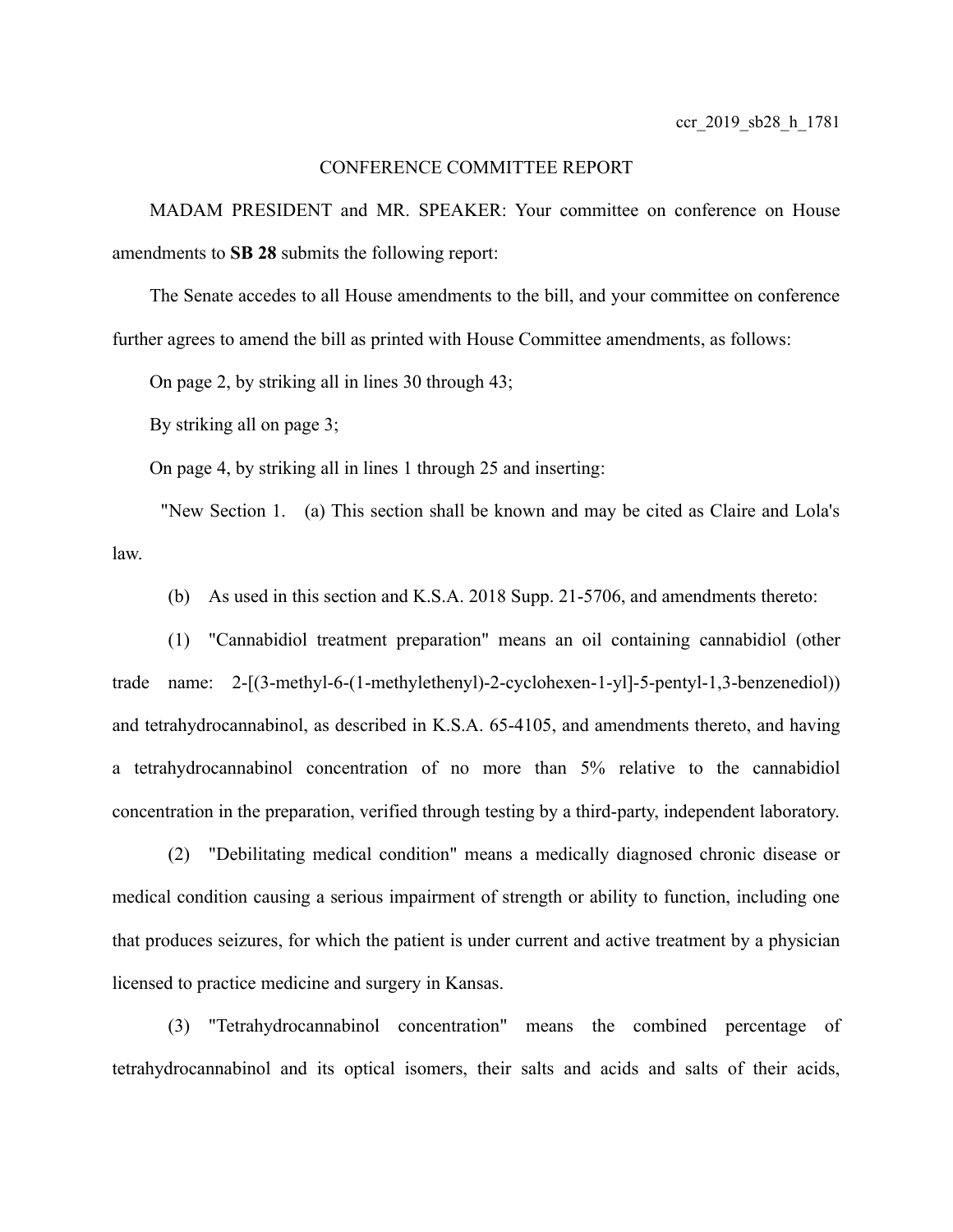reported as free tetrahydrocannabinol on a percent by weight basis.

(4) "Third-party, independent laboratory" means an organization:

(A) That is accredited to ISO/IEC 17025 of the international organization for standardization and the international electrotechnical commission by an accreditation body that is a signatory of a multilateral recognition arrangement with the international accreditation forum, international laboratory accreditation cooperation or other similar body;

(B) whose scope of accreditation includes testing for cannabinoid potency; and

(C) that is not affiliated with the producer of the item being tested.

(c) No agency of this state or political subdivision thereof shall initiate proceedings to remove a child from the home of the child's parent or guardian or initiate any child protection action or proceeding based solely upon the parent's or the child's possession or use of cannabidiol treatment preparation in accordance with the provisions of K.S.A. 2018 Supp. 21-5706(d), and amendments thereto.

(d) Nothing in this section shall be construed to require the Kansas medical assistance program or any individual or group health insurance policy, medical service plan, contract, hospital service corporation contract, hospital and medical corporation contract, fraternal benefit society or health maintenance organization that provides coverage for accident and health services and that is delivered, issued for delivery, amended or renewed on or after July 1, 2019, to provide payment or reimbursement for any cannabidiol treatment preparation.

(e) Nothing in this section shall be construed to allow the possession, sale, production,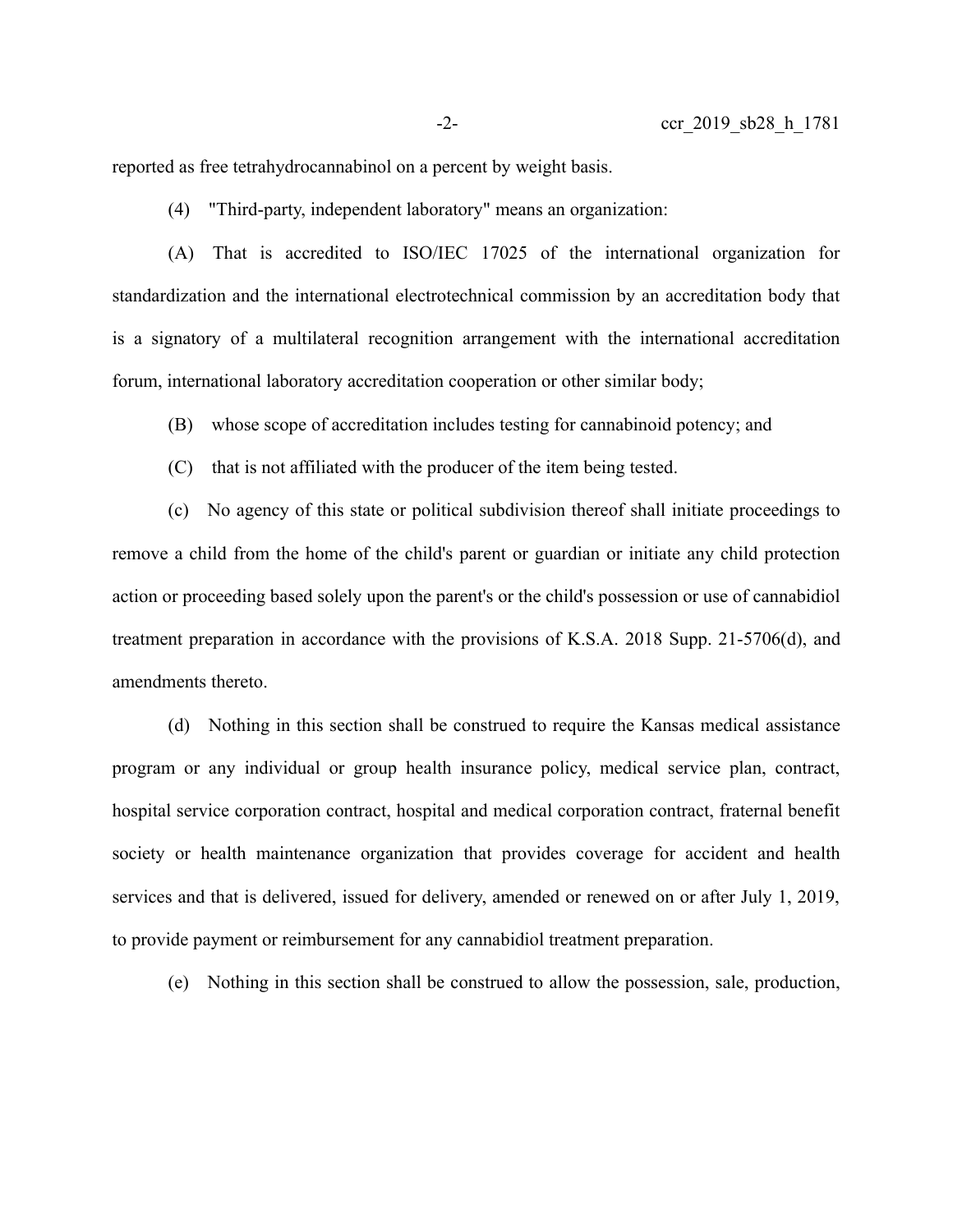redistribution or use of any other form of cannabis.

Sec. 2. K.S.A. 2018 Supp. 21-5706 is hereby amended to read as follows: 21-5706. (a) It shall be unlawful for any person to possess any opiates, opium or narcotic drugs, or any stimulant designated in K.S.A.  $65-4107(d)(1)$ ,  $(d)(3)$  or  $(f)(1)$ , and amendments thereto, or a controlled substance analog thereof.

(b) It shall be unlawful for any person to possess any of the following controlled substances or controlled substance analogs thereof:

(1) Any depressant designated in K.S.A.  $65-4105(e)$ , K.S.A.  $65-4107(e)$ , K.S.A.  $65-$ 4109(b) or (c) or  $K.S.A. 65-4111(b)$ , and amendments thereto;

(2) any stimulant designated in K.S.A. 65-4105(f),  $K.S.A.$  65-4107(d)(2), (d)(4), (d)(5) or (f)(2) or  $K.S.A.$  65-4109(e), and amendments thereto;

(3) any hallucinogenic drug designated in K.S.A.  $65-4105(d)$ ,  $K.S.A.$   $65-4107(g)$  or  $K.S.A. 65-4109(g)$ , and amendments thereto;

(4) any substance designated in K.S.A.  $65-4105(g)$  and  $K.S.A.$   $65-4111(c)$ , (d), (e), (f) or (g), and amendments thereto;

(5) any anabolic steroids as defined in K.S.A. 65-4109(f), and amendments thereto;

(6) any substance designated in K.S.A. 65-4113, and amendments thereto; or

(7) any substance designated in K.S.A. 65-4105(h), and amendments thereto.

(c) (1) Violation of subsection (a) is a drug severity level 5 felony.

(2) Except as provided in subsection  $(c)(3)$ :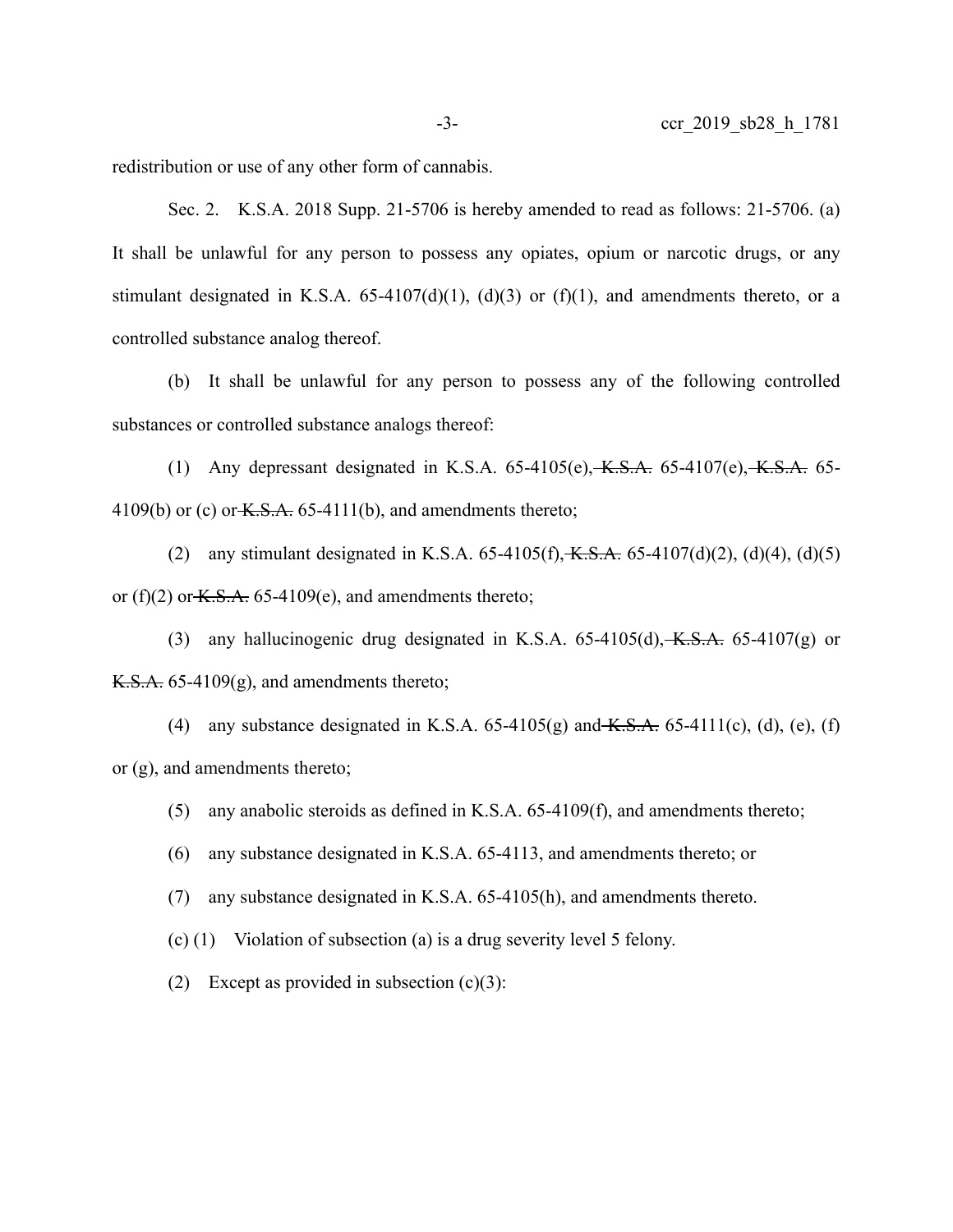(A) Violation of subsection (b) is a class A nonperson misdemeanor, except as provided in subsection  $(e)(2)$  subparagraph  $(B)$ ; and

(B) violation of subsection (b)(1) through (b)(5) or (b)(7) is a drug severity level 5 felony if that person has a prior conviction under such subsection, under K.S.A. 65-4162, prior to its repeal, under a substantially similar offense from another jurisdiction, or under any city ordinance or county resolution for a substantially similar offense if the substance involved was 3, 4-methylenedioxymethamphetamine (MDMA), marijuana as designated in K.S.A. 65-4105(d), and amendments thereto, or any substance designated in K.S.A. 65-4105(h), and amendments thereto, or an analog thereof.

(3) If the substance involved is marijuana, as designated in K.S.A. 65-4105(d), and amendments thereto, or tetrahydrocannabinols, as designated in K.S.A. 65-4105(h), and amendments thereto, violation of subsection (b) is a:

(A) Class B nonperson misdemeanor, except as provided in subparagraphs  $(e)(3)(B)$ and  $(e)(3)(C)$ ;

(B) class A nonperson misdemeanor if that person has a prior conviction under such subsection, under K.S.A. 65-4162, prior to its repeal, under a substantially similar offense from another jurisdiction, or under any city ordinance or county resolution for a substantially similar offense; and

(C) drug severity level 5 felony if that person has two or more prior convictions under such subsection, under K.S.A. 65-4162, prior to its repeal, under a substantially similar offense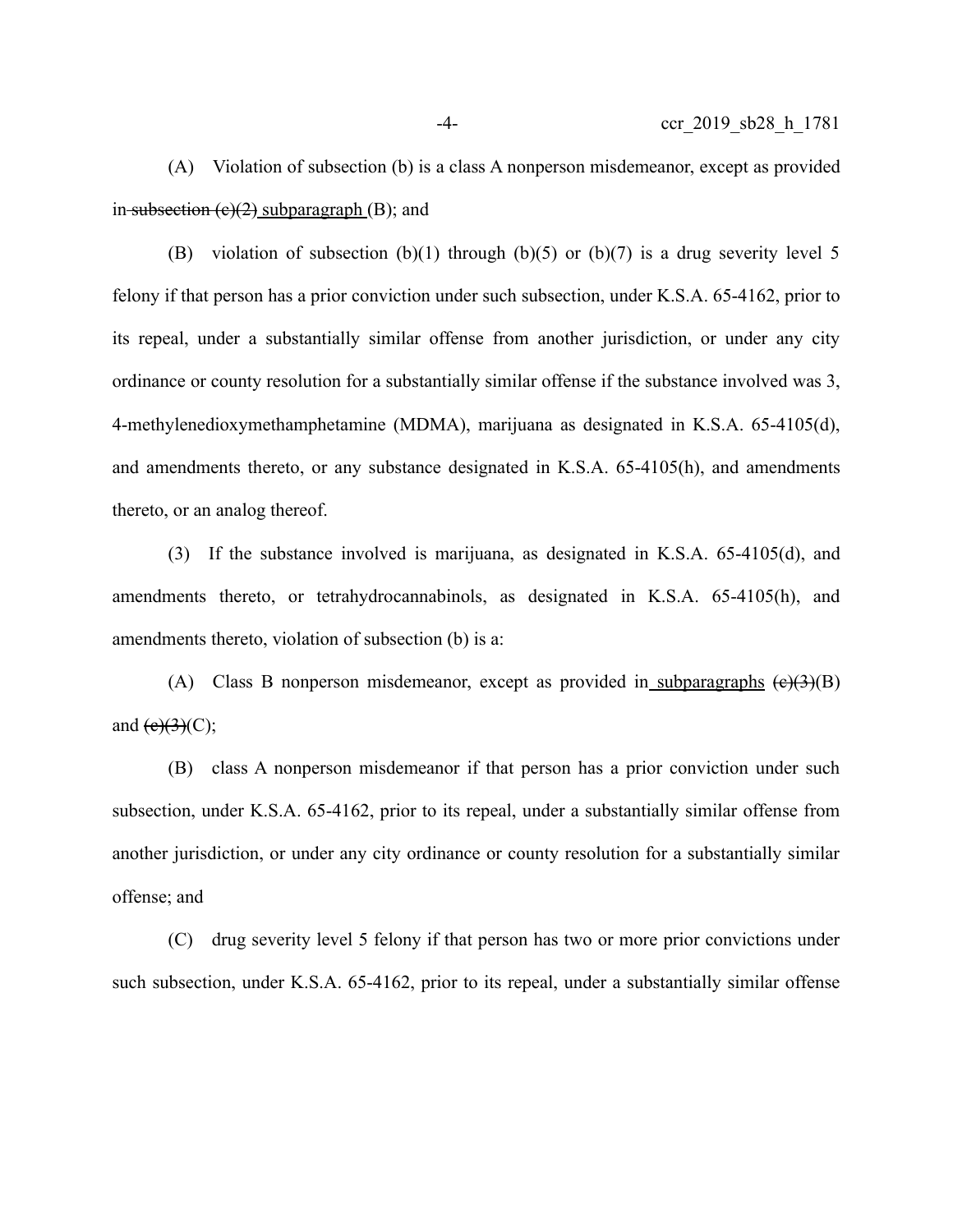from another jurisdiction, or under any city ordinance or county resolution for a substantially similar offense.

 (d) It shall be an affirmative defense to prosecution under this section arising out of a person's possession of any cannabidiol treatment preparation if the person :

 (1) Has a debilitating medical condition, as defined in section 1, and amendments thereto, or is the parent or guardian of a minor child who has such debilitating medical condition;

(2) is possessing a cannabidiol treatment preparation, as defined in section 1, and amendments thereto, that is being used to treat such debilitating medical condition; and

 (3) has possession of a letter, at all times while the person has possession of the cannabidiol treatment preparation, that:

(A) Shall be shown to a law enforcement officer on such officer's request;

(B) is dated within the preceding 15 months and signed by the physician licensed to practice medicine and surgery in Kansas who diagnosed the debilitating medical condition;

(C) is on such physician's letterhead; and

 (D) identifies the person or the person's minor child as such physician's patient and identifies the patient's debilitating medical condition.

 $(d)(e)$  It shall not be a defense to charges arising under this section that the defendant was acting in an agency relationship on behalf of any other party in a transaction involving a controlled substance or controlled substance analog.

Sec. 3. K.S.A. 65-2002 is hereby amended to read as follows: 65-2002. (a) It shall be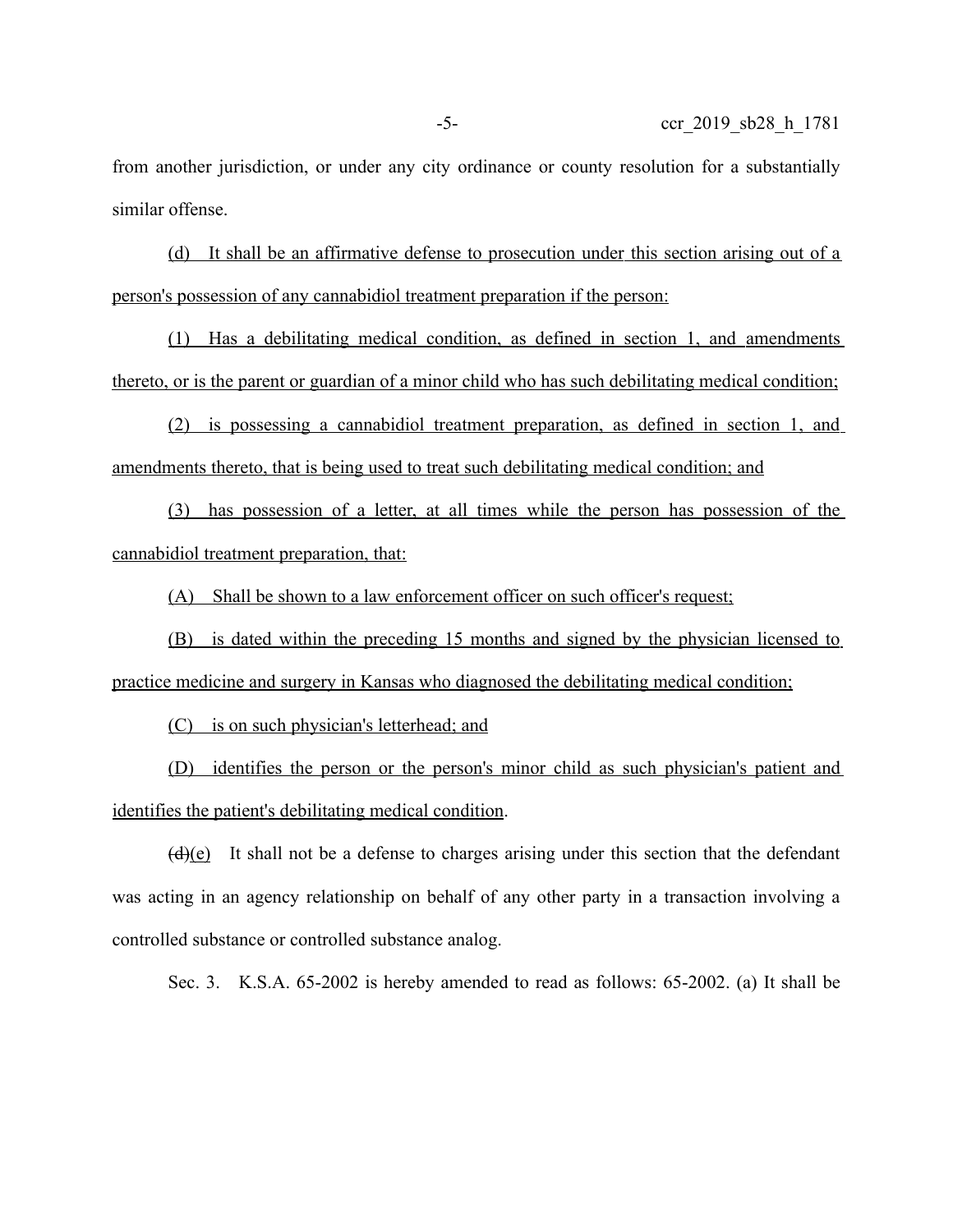unlawful for any person to profess to be a podiatrist, to practice or assume the duties incidental to podiatry, to advertise or hold oneself out to the public as a podiatrist, or to use any sign or advertisement with the word or words podiatrist, foot specialist, foot correctionist, foot expert, practapedist or chiropodist, or any other term or terms indicating that such person is a podiatrist or that such person practices or holds oneself out as practicing podiatry or foot correction in any manner, without first obtaining from the board a license authorizing the practice of podiatry in this state, except as hereinafter provided.

(b) A licensed podiatrist shall be authorized to prescribe such drugs or medicine, and to perform such surgery on the human foot, ankle and tendons that insert into the foot, including amputation of the toes or part of the foot, as may be necessary to the proper practice of podiatry, but no podiatrist shall amputate the human foot or administer any anesthetic other than local.

(c) This act shall not prohibit the recommendation, advertising, fitting or sale of corrective shoes, arch supports, or similar mechanical appliances, or foot remedies by manufacturers, wholesalers or retail dealers.

(d) No podiatrist shall perform surgery on the ankle unless such person has completed a two-year post-doctoral surgical residency program prior to July 1, 2007, or a three-year postdoctoral surgical residency program on or after July 1, 2007, in reconstructive rearfoot/ankle surgery and is either board-certified or board qualified progressing to board certification in reconstructive rearfoot/ankle surgery by a nationally recognized certifying organization acceptable to the board. Surgical treatment of the ankle by a podiatrist shall be performed only in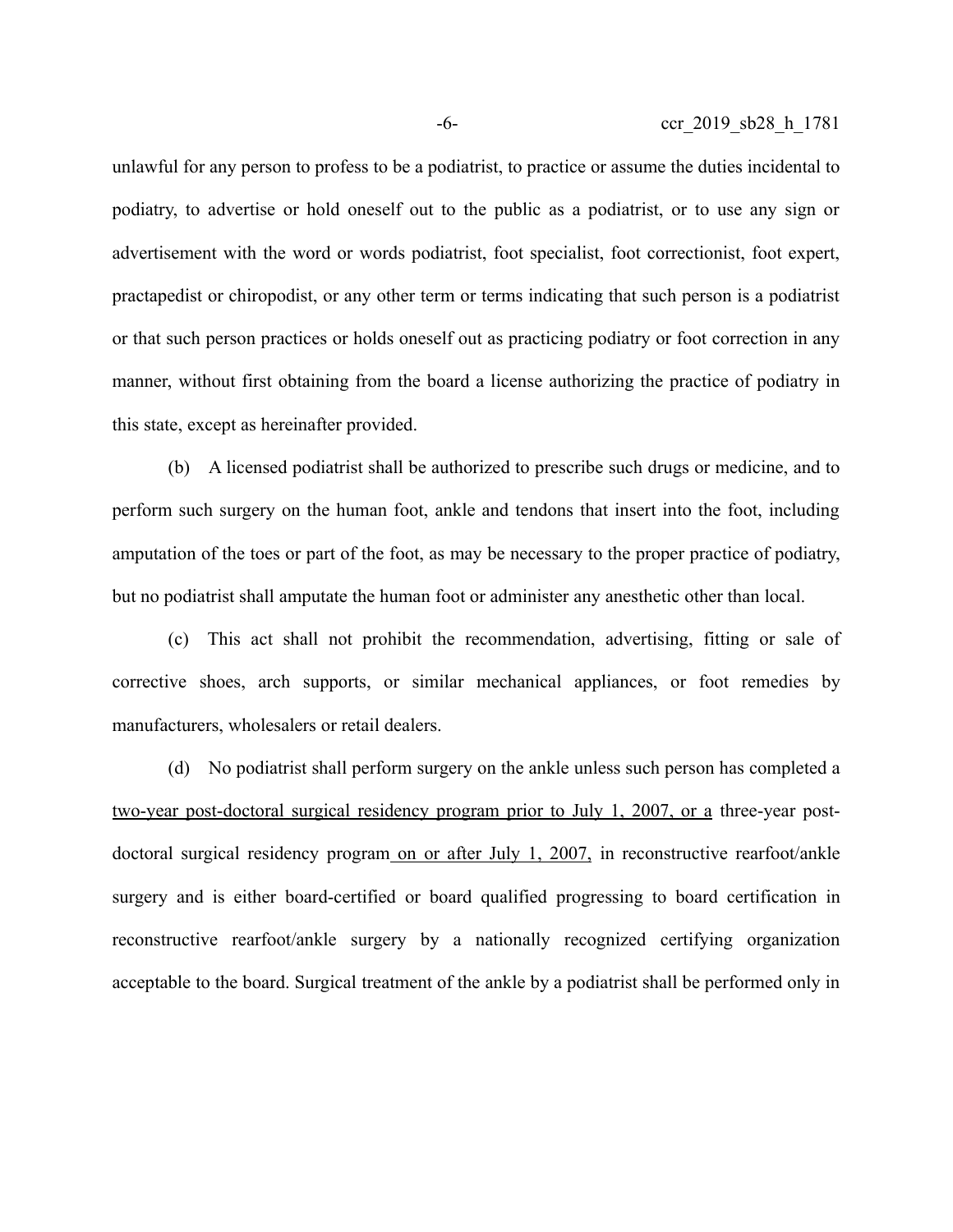a medical care facility, as defined in K.S.A. 65-425, and amendments thereto.

(e) Not later than 90 days after the effective date of this act, the board shall appoint a five-member committee to be known as the podiatry interdisciplinary advisory committee. Such committee shall advise and make recommendations to the board on matters relating to licensure of podiatrists to perform surgery on the ankle pursuant to subsection (d). The podiatry interdisciplinary advisory committee shall consist of five members:

(1) One member of the board appointed by the board who shall serve as a nonvoting chairperson;

(2) two persons licensed to practice medicine and surgery specializing in orthopedics, chosen by the board from four names submitted by the Kansas medical society; and

(3) two podiatrists, at least one of whom shall have completed an accredited residency in foot and ankle surgery, chosen by the board from four names submitted by the Kansas podiatric medical association.

Members appointed to such committee shall serve at the pleasure of the board without compensation. All expenses of the committee shall be paid by the board. The provisions of this subsection shall expire on July 1, 2018.";

Also on page 4, in line 26, before "K.S.A" by inserting "K.S.A. 65-2002 and"; also in line 26, by striking "40-2,118 and 40-2,118a" and inserting "21-5706";

And by renumbering sections accordingly;

On page 1, in the title, in line 1, by striking all after "concerning"; in line 2, by striking all